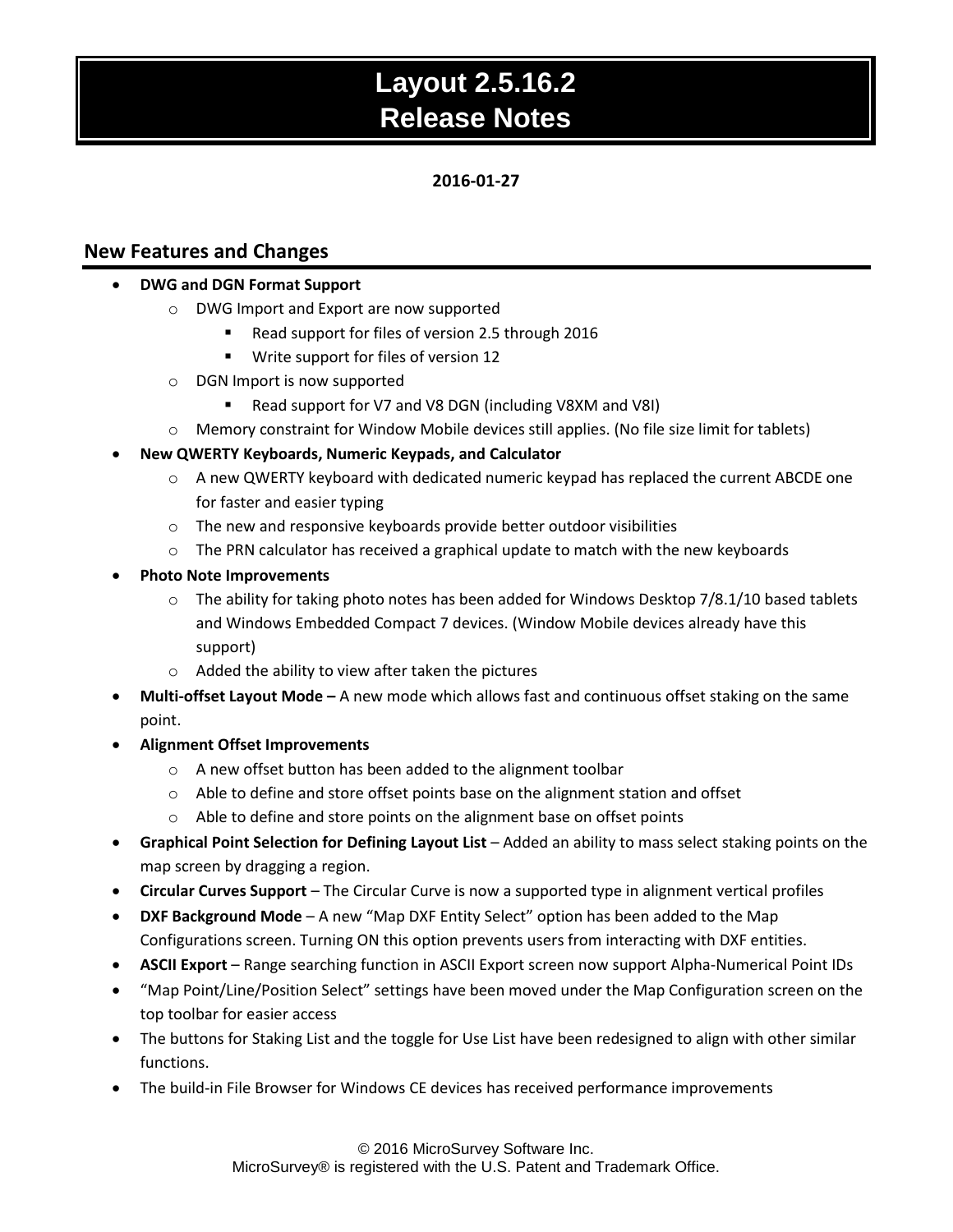- Improved the consistency of displaying cut/fill information related to alignments
- The Raw file statistics notes now include tilt compensation indicators
- The Electronic Bubble function has been added as one of the keyboard shortcut options
- The ability for using Unicode characters as project names has been temporarily disabled
- Improved error handling for long range Bluetooth connection
- Fine-tuned point/line selection radius
- Various icons throughout the program have been updated
- Various wordings in the Import/Export menu should now be more consistent

## **Hardware Specific Updates**

- **ComNav** T300 – Added the support for Lefebure NTRIP Client
- **DT-Research** DT391GS (Trimble) – Added support for Trimble BD910/BD930 variant of DT391GS GNSS tablets
- **Geo-FENNEL** FGS1 – Added the support for Lefebure NTRIP Client
- **GENEQ**

SXPro RTK – Added support for SXPad RTK Data Collectors SXPro GNSS – Added support for SXPro GNSS Data Collectors

**GeoMax**

Zenith 10/20 – Added support for the RTCM3.2 MSM correction type and removed NovAtelX Zenith 25/25Pro – Added 10Hz and 20Hz logging rate Zenith 35 – Improved Dynamic DNS functionalities Zipp20 – Improved compensator error handling Zipp20/Zoom90 – Improved EDM error handling Zipp20/Zoom90 – The Face Left/Right toggle in Level Instrument screen should function now

**FOIF**

A30 – Improved tilt compensation accuracy and reliability

- **Hi-Target** V90 – Added support for V90 GNSS receivers
- **Leica**

CS15 – Fixed a screen glitch issue during local transformation CS20 – Added BT PAN "Shared" option for sending RTK correction directly to GNSS receivers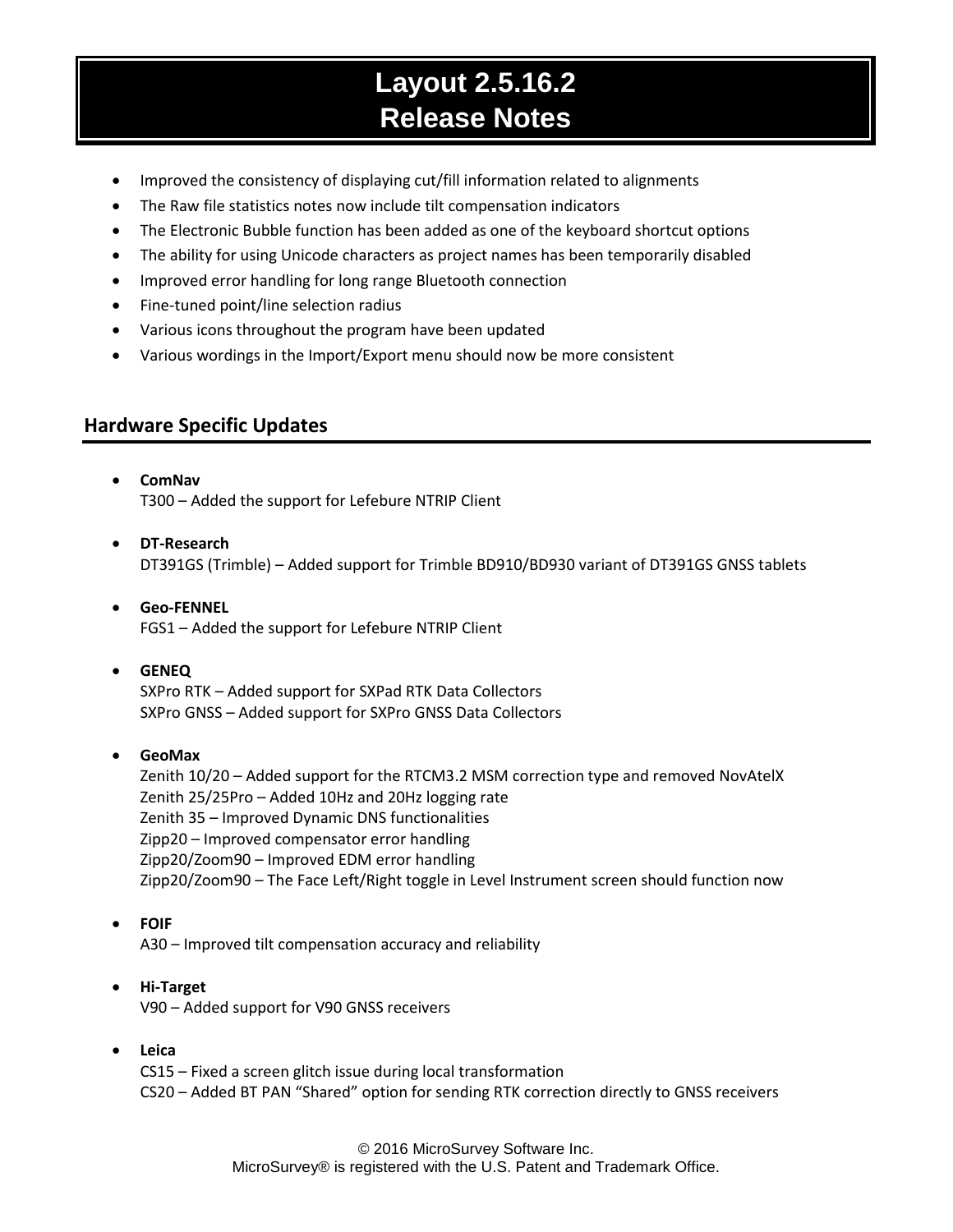CS20 – The translate function should not cause invalid point coordinates anymore CS20/CS35 – Photo note has been enabled on these devices CS35 – Keypad response time has been greatly improved

**Linertec**

LGN-200S – Added support for LGN-200S GNSS receivers

- **Navcom** SF-3040 – Added SBAS support for SF-3040 GNSS receivers
- **PENTAX** G5100T – Added support for G5100T GNSS receivers
- **Panasonic** FZ-G1 – Keypad response time has been greatly improved

#### **South**

Galaxy G6 – Added support for Galaxy G6 GNSS receivers Galaxy G1 – Improved tilt compensation accuracy and reliability S720/S750/S760 – Added support for a new generation of S720/S750/S760 series of data collectors NTS-370R10 – The onboard application should now properly initiate auto-connection

#### **Stonex**

S8 Plus – The driver for S8 Plus has received significant updates S9III Plus – The driver for S9III Plus has received significant updates S10 – Updated the driver to support internal compass in newer firmware (151016 or later) S10 – Improved tilt compensation accuracy and reliability R2W Plus – Fixed an issue with setting up plate angles

 **Winmate** S430T (Win CE6.0) – Added support for S430T (Win CE6.0) series of data collectors

## **Coordinate Systems and Geoids**

- **Various Geoids and Grid Shift files have been added, check Help Desk at MicroSurvey.com for details.**
- Projection parameters for Malaysian GDM2000 Cassini coordinate system have been updated.

## **Defects Fixed**

- Fixed an issue where certain DXF files with boundaries layer cause Zoom Extents to be very large
- With build-in file browser, certain files should not have duplicate entries anymore
- Fixed an issue where importing certain alignment profiles will prevent users from editing templates